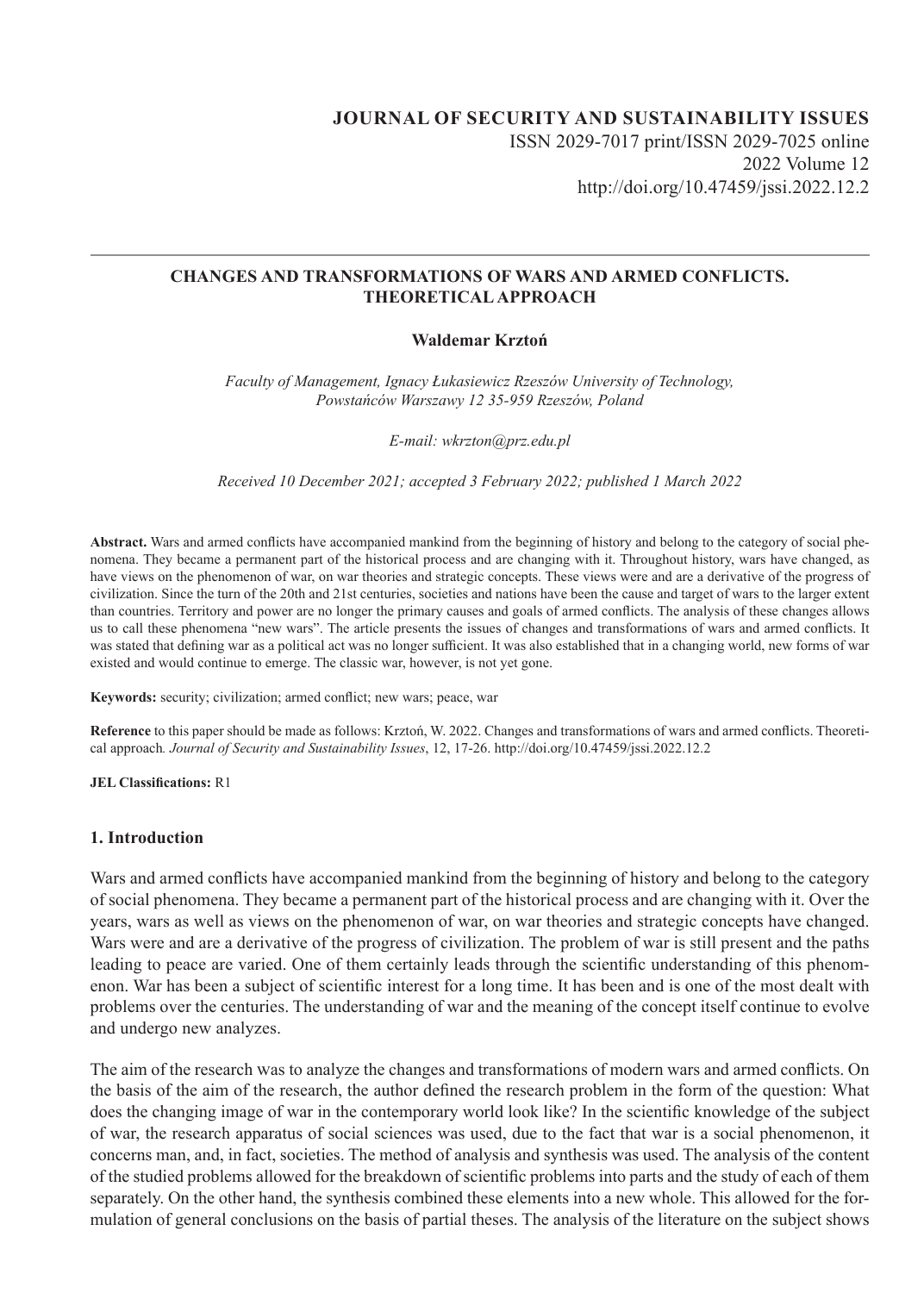that the essence of the classical war is disappearing and defining it as a political act is insufficient. The next element in the research process conducted by the author was the development of the hypothesis. With regard to the research problem and the analysis of the literature, the following working hypothesis was formulated: in a changing world, new forms of war occur and will appear. The classic war, however, will not disappear for a long time.

## **2. The understanding of war in modern times**

The understanding of war and the meaning of the concept itself continue to evolve and undergo new analyzes. Albert Einstein notes that "as long as there is man in the world, there will also be wars (Einstein, 1947)." According to many scholars, the man is such a universal cause that has been repeated in all epochs. The sources of wars in man should be found both in the weaknesses of human nature, the behavior of each person as well as in his individual characteristics (Table 1). Mariusz Fryc in the book *Wojna. Współczesne oblicze* states that "War is a human activity, hence, in order to exist - it must first be born in the minds of people (Fryc, 2009, p.p. 47)". Therefore, when analyzing the sources of war, it is obligatory to mention the human motives that have always guided people throughout history as well as pushed them to various deeds, including war. These are: selfishness, thoughtlessness, weakness, tendency to aggression and the quest for domination.

| Cause                                                 | Author                | Age          |
|-------------------------------------------------------|-----------------------|--------------|
| Insatiable human desires                              | Cicero                | I BC         |
| Biological features and human nature                  | Titus Maccius Plautus | III-II BC    |
| Characteristics of great people - leaders             | Paul Holbach          | <b>XVIII</b> |
| Competition, distrust, lust for fame                  | Tomasz Hobbes         | <b>XVIII</b> |
| Intergroup conflicts                                  | Sigmund Freud         | XX           |
| A clash of civilizations                              | Samuel P. Huntington  | XX           |
| Rivalry between political groups - hostile intentions | Raymond Aron          | XХ           |

## **Table 1.** The causes of wars in different periods of human social development

## Own study

War always required justifications: "war [...] is never justified by itself, it is always fought in the name of a future peace that must be established or restored (Hassner, 2002, p. p. 149) "- peace is an absolute, obvious and universally recognized value. Hannah Arendt aptly put it when she said "the goal of war is peace, but the question what is the goal of peace has no answer. Peace is an absolute thing (Arendt, 1993, p.p. 105)". Aristotle had already spoken in this tone. He emphasized that wars and conquests were not the goal of the state, but only a means to peace, just as work was a means of leisure and an action was to meditate. Saint Augustine highly appreciated peace and identified it with God's gift, the main idea, the goal which should be pursued. On the other hand, he treated war as an exception to peace but believed that it was a means leading to peace. In contrast, Raymond Aron was of the opinion that war was disgusting (Aron, 1994, p. p. 121)". However, the above-mentioned thoughts have not been shared by everyone throughout history. Beginning with Heraclitus, who argued that polemos is the father of all things, through Hegel, Nietsche, Max Scheler, there were many thinkers who perceived the superiority of war over reconciliation. Nevertheless, war is not a value in itself, but rather a means to defend the value of peace.

The 21st century is characterized by new ways of shaping security, completely different natures of wars and conflicts, and different from the current ways, as well as methods of building and maintaining peace. A new reality is being born before our eyes, leading to the asking of fundamental questions relating to war. The possibility of wars also arises in a new way. New, small, asymmetric, modern, informational, cybernetic, virtual, mediated, hybrid and creeping wars have been waged recently. These wars are very different from those of the past (Czupryński, 2021).

Analyzing war is hard to separate from the current civilization and cultural challenges, widespread for the entire society. Wars of the future have already begun. Their characteristic features could be discerned in the recent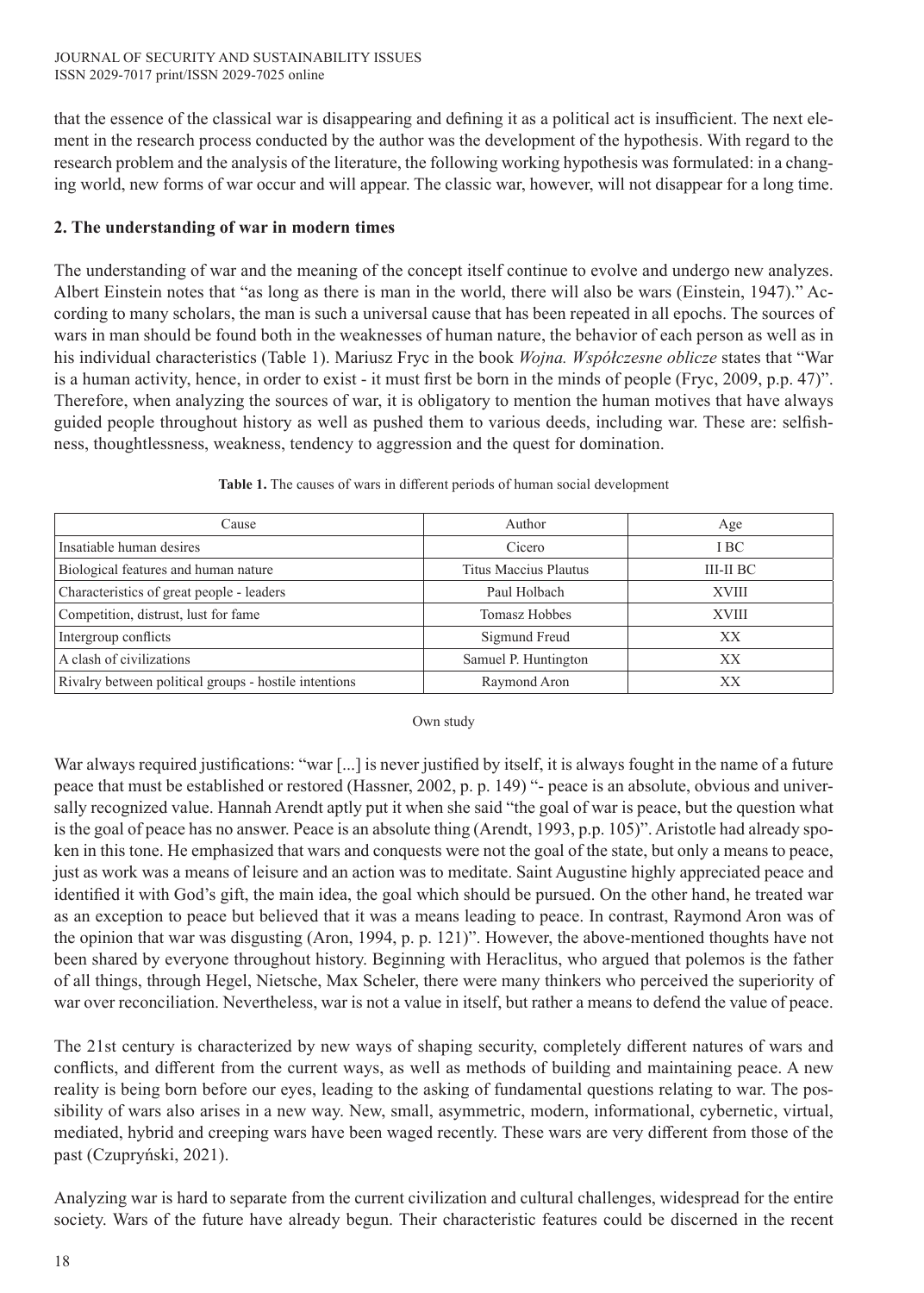armed conflicts. Scholars point out that most modern wars are conflicts that do not involve states and their armed forces. Therefore, the essence of classical warfare is fading away. Also the statement that the war is a continuation of politics does not correspond to the present times. "Over the last decades, the war has gradually and imperceptibly changed its character. The classic war waged by states, which still largely marked the course of the Cold War rivalry, seems to be consigned to history. States abdciated as actual monopolists of wars, and their place is being taken more and more frequently by parastatal structures and private players (Münkler, 2004, p.p. 7)".

The nature of armed conflicts has also changed in modern times. The conflicts became more local, with a civilization, ethnic or religious background. The parties to the current conflicts are more and more often terrorists, organized crime groups, paramilitary units, mercenary units, groups of local warlords, and separatists (Krztoń, 2021, p.p. 76-77). They are usually internal, sudden and full of violence and lawlessness. There also occurred asymmetric conflicts. The asymmetry results not only from the disproportion of forces, but also from the opponent's distinctness. The opponent is often not a subject of international law, has no territory, and is not limited by any legal or moral norms.

In the so-called "post-Clausewitzian" world, the main tenets of Clausewitz's theory, that is, of war as a political tool and a rational means of achieving political goals have been challenged. The growing importance of local conflicts of low-intensity, the disappearance of war as an instrument of policy making, and the increase in the value of asymmetric wars have become a fact. It was also noted that (Wiatr, 1982, p. p 349):

1) total nuclear war between superpowers is no longer a rational means and therefore cannot be rationally fought and won;

2) a non-nuclear war between superpowers (equipped with powerful nuclear arsenals) is unlikely and cannot be considered a rational alternative to nuclear war;

3) local wars between powers without nuclear arsenals or limited-range wars involving conventional weapons are possible and are in fact fought but their ability to rationally serve political goals is severely limited by the possibility of nuclear escalation.

While emphasizing the specificity of new wars, Herfried Münkler, professor of political science, proposes to consider three processes of change (Münkler, 2004, p. 10):

– firstly, the de-nationalization or privatization of acts of war. It was possible because direct warfare became relatively inexpensive;

– secondly, the asymmetry of war violence, i.e. a situation in which unequal opponents usually fight each other. There are no more fronts and, therefore, skirmishes occur only seldom and great battles almost never;

– thirdly, the gradual independence or autonomization of forms of violence, previously subordinated to military requirements. As a consequence, the regular armies lost control over the course of military operations.

It is not states but societies and nations that have become to a large extent the reason and purpose of wars since the 1990s of the twentieth century. Territory and power are no longer the primary causes and targets of armed conflict. The analysis of these changes allows us to call these phenomena "new wars". Herfield Münkler concludes that "So many different factors interact in the emergence of new wars. Neither of the reasons can be considered fundamental and decisive. This impenetrable tangle of various motives and causes, which gives no hope of concluding peace, is primarily a simple consequence of the fact that it is not states that fight in new wars, but parastatal entities (Münkler, 2004, p. 16-17". Contemporary armed conflicts and wars are mostly fought by societies and nations, which may be caused by ethnic, national and religious stimuli. Any member of a community or nation may possibly and actually be a fighter. The tools of war are individual weapons, home-made bombs, "passenger planes" (September 11, 2001. in the United States), as well as everyday equipment used for war purposes, an example is the "machete" (Rwanda) or "hoe" (Cambodia) (Łoś, Regina-Zacharski, 2010, p.p 193). Note that the most shocking and effective attack in recent years was carried out using non-military tools against non-military targets. In a way, we are returning to the original situation, when wars were waged by the entire society and not only by their separate structures. Professor Stanisław Koziej states: "We are returning anew to the oldest, classical theory of wars. This is the final victory of Sun-Tzy over Clausewitz (Koziej, 2008, p.p. 23)".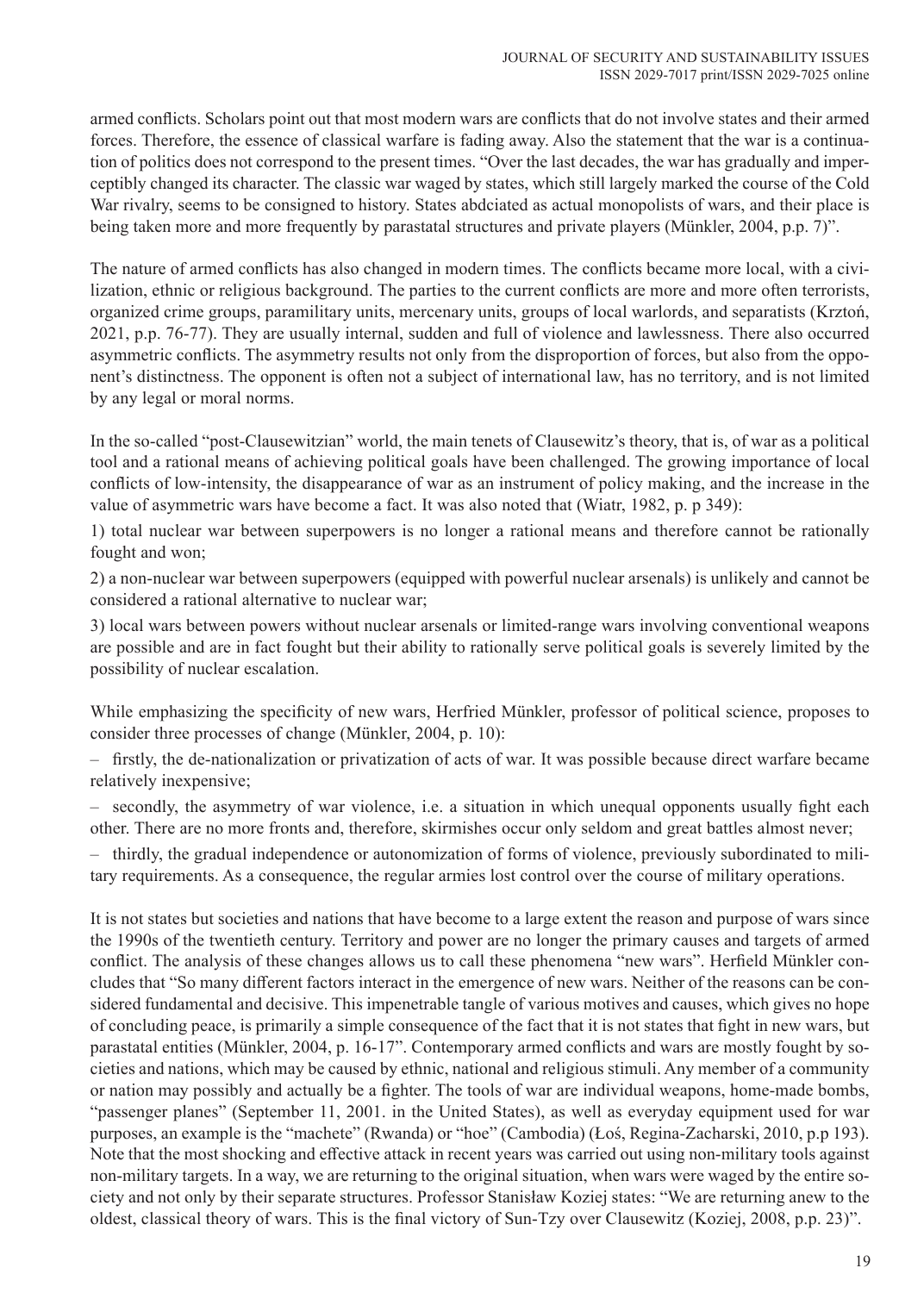#### JOURNAL OF SECURITY AND SUSTAINABILITY ISSUES ISSN 2029-7017 print/ISSN 2029-7025 online

At the same time, there is also a transfer of conflicts and wars to the cyber sphere. Many analysts watch for a concentration of military activity in this area in the future (Sanger, 2021). The world today is moving towards the "Third Wave" information age, as the Tofflers put it, "Third Wave countries sell information to the world, as well as innovation, management methods, culture and mass culture, modern technologies, financial services and much, much more." One of these services may be military protection, based on the best armed forces of the Third Wave countries (Toffler, 2006, p.p. 30".

There is also a change in the concept of achieving the general goal of the war, which is to abandon the complete destruction of the enemy, in favour of excluding only militarily significant objects. Therefore, more and more frequently the war will be waged in the area of information in the cyberspace environment. In the face of that, human consciousness will become a battleground in an even greater dimension than before. Information warfare is conducted primarily in order to shape the social awareness of the opponent and one's own society. Information is not only a message, it also becomes a weapon in the fight against an opponent or a potential threat (Fig. 1).



**Picture 1**. Objectives of information warfare

*Source*: own study

The information struggle is also known as the "struggle for hearts and minds." Information in contemporary conflicts is of increasing importance, and public opinion in democratic countries turns out to be the key to success. Napoleon said: "Victory alone does not mean anything, you have to be able to use it (Napoleon)." And today, victories often cannot be used without public support. Thus, the human consciousness will become a battlefield to an even greater extent than before, it is not enough to defeat the opponent, one should also strive to convince the community directly and indirectly involved in the conflict to be right.

## **3. Changes and transformations of wars and armed conflicts**

The French social philosopher Pierre Hassner considers "duality" to be the main feature of modern wars. When describing the modern world, he shows two trends that have a clear impact on it. They are (Hassner, 2002, p. p. 62-63):

1) the trend of changes of a universal and unifying nature;

2) a differentiating and particularizing trend, leading to an increase in self-awareness and a sense of separateness among different ethnic groups.

By presenting the shape of new wars, Hassner places them in the post-colonial world. He proposes to juxtapose the term "barbarian" with the person of "bourgeoisie", personifying the wars of the "West" (Hassner, 2002,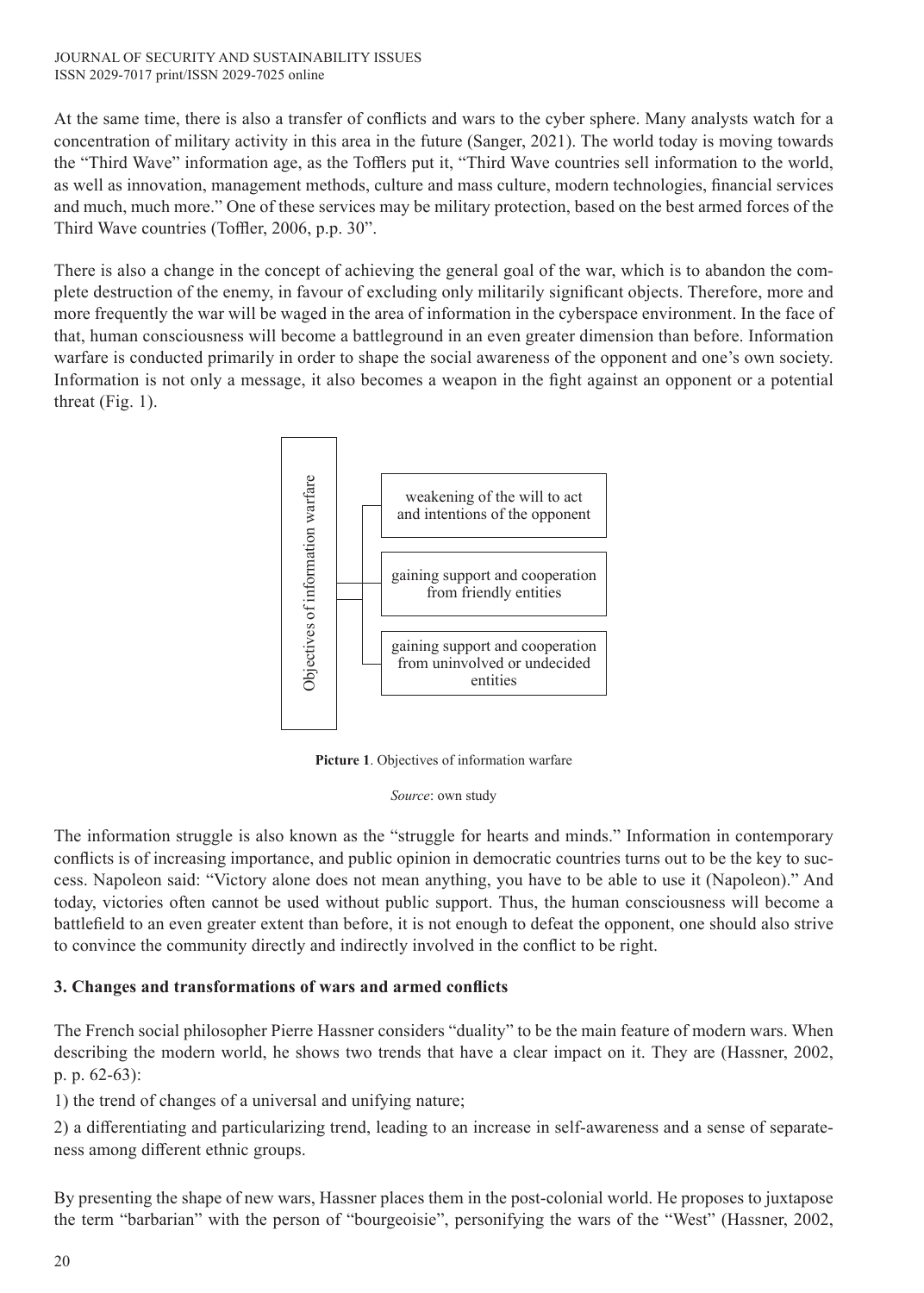p.p. 57). He sees the contemporary world be split into two parts: wealthy and modernizing, and also poor, subject to stagnation or even degeneration. The scientist observes the formation of two extremely different "classes": global, using the achievements of the modern world, and aglobal, deprived of access to it. These two "classes" can mix but not integrate. The differences are especially visible in the contemporary wars that are waged. On the one hand, there are poorly armed and most often disorganized fighters, and on the other hand, there are mercenaries, employees of Western concerns, representatives of humanitarian organizations, observers of international intervention forces, etc.

Many authors, when noticing the above phenomenon, give it the term "asymmetrization of war", stating that contemporary conflicts are not a clash of equal opponents. Thus, the weaker party is pushed to use different methods, techniques and tools to minimize the domination of the other party. Such asymmetric measures include techniques of guerrilla warfare and terrorism. It does not matter whether the dominant party murders the civilian population with a machete or destroys the enemy with surgical precision with unmanned weapons. The common element is the fact that there is no symmetry of the opposing forces (Münkler, 2004, p.p. 39-45).

An interesting typology of changes taking place in contemporary wars in a new approach is presented by Steven Metz and James Kievitt. In their opinion, the following factors influence the nature of the modern battlefield (Metz, Kievit, 1995): (1) the growing importance of non-war operations (humanitarian interventions, peacekeeping missions, anti-partisan operations) and asymmetric military operations; (2) blurring the distinction between war and peace, enemy ally; (3) the growing tendency of multi-level involvement of the civilian population, forcing the ability to cooperate and coordinate the activities of the army with civilians and non-military organizations; (4) technological changes enabling precise, remote attacks conducted by well-disguised and virtually elusive combat assets; (5) spatial expansion of the battlefield, with the emerging prospect of moving the fight into a completely new, informational dimension; (6) the unprecedented increase in the importance and efficiency of command, control and information gathering systems; (7) striving to minimize own losses, but also losses among the civilian population, and even the losses of the enemy, and the growing importance of non-lethal combat measures.

Modern wars are called new wars but the novelty is not in one essential part, but in their unique combination. Piotr Chmielarz describes wars as a mixture of old and new solutions, presenting them in three groups (Chmielarz, 2010, p.p. 296):

1) the old ones, the nature of which has remained relatively unchanged over the past few decades. This category includes factors such as the existence of nuclear weapons or guerrilla wars;

2) new ones that appeared for the first time in history in the last twenty years. We can classify here the field of war technology, which is based on advanced information and computer solutions, the phenomenon of globalization, especially in the sphere of economics, and the special role of public opinion;

3) old-new, which influenced military activity in quite distant past (several hundred years ago), then their importance substantially weakened, and their revival has been observed recently. A good example of this category of phenomena is the loss of monopoly on the use of armed violence by states and the privatization of military activities.

A remarkable division of modern wars is presented by Professor Henryk Hermann. He believes that in the second half of the twentieth century, there were only a few "full-scale" wars, while the "half-size" wars, also referred to as armed conflicts or local wars, prevailed. Other terms "intermediate war, unarmed war, unconventional war" were also used. Henryk Hermann considers such wars to be full-fledged in which at least two countries (coalitions) take part, engaging the maximum possible potential to conduct them, publicize their goals and observe the norms of international law. In historiography, this type of war is also called state wars and their basic feature is indicated: symmetry (Hermann, 2006, p.p. 36".

British General Rupert Smith in the book The *Przydatność siły militarnej. Sztuka wojenna we współczesnym świecie* states that the paradigm of industrial warfare between states has been replaced by a new one, wars among societies. Reflections on this problem constitute the background of his book. In "war among societies"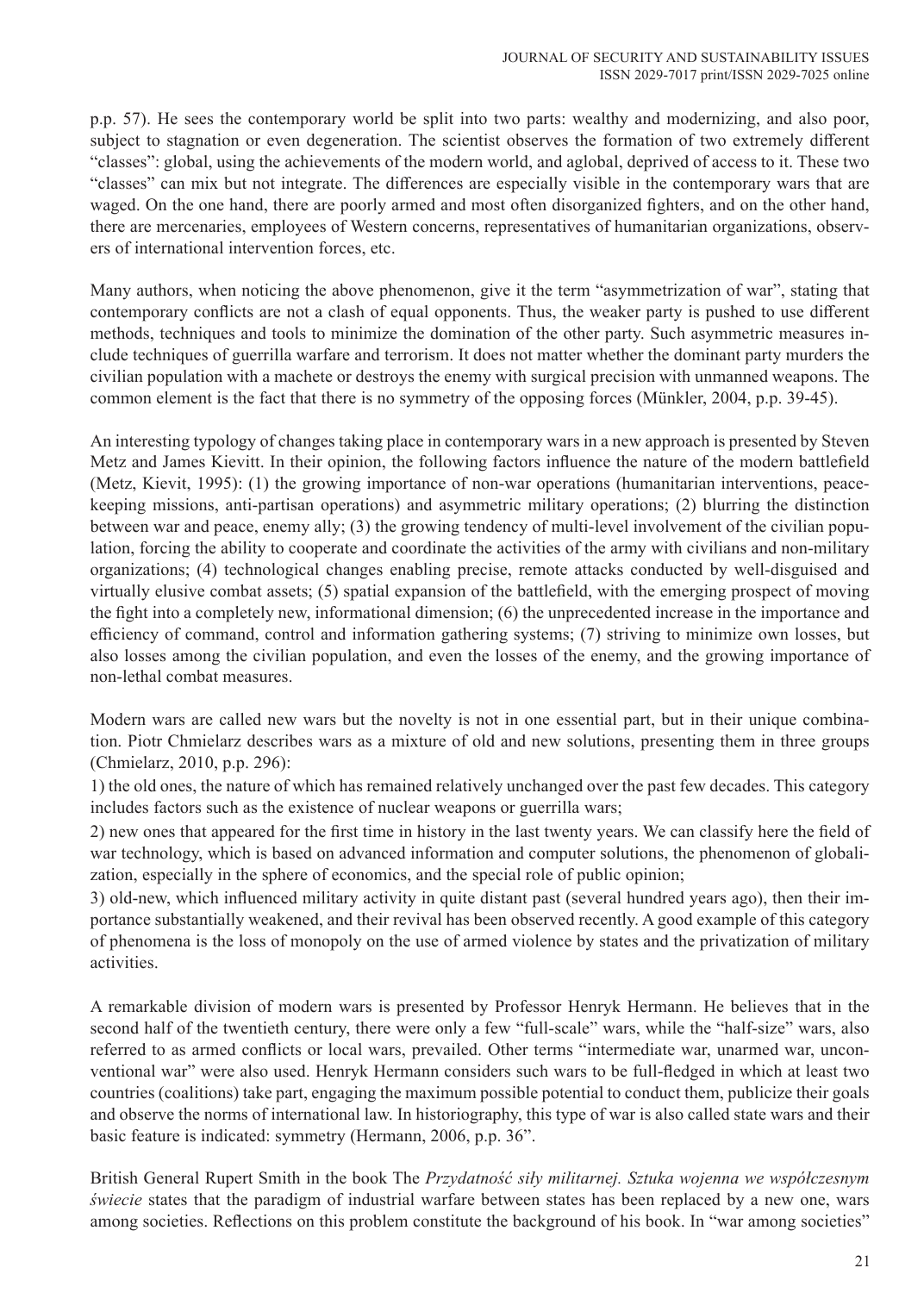there is no separate battlefield waged between opponents, but more and more frequantly there is no military force, at least on one side of the conflict. According to the author, "The war among societies has a different character - it is about a situation in which the battlefield is the people themselves - passers-by or residents virtually everyone and everywhere. Military operations can take place anywhere: in the presence of civilians, against civilians, in defense of civilians. The civilian population becomes an object that must be defeated just like the enemy (Smith, 2010, p.p. 24)". Contemporary war is no longer so clear military activity conducted on a large scale and aimed at an unequivocal political settlement. This is the result of a radical change in the relationship between the political and military systems. These factors constantly interpenetrate and mix. When analyzing contemporary wars, the transforming and interacting environments of politics and military should be understood. Only this method of thinking leads to the perception of war today.

War among societies is characterized by important factors such as (Smith, 2010, p.p. 40): (1) the fight is no longer conducted for clearly defined, absolute goals characteristic of industrial wars between states, but for less explicit goals important to non-state actors; (2) the struggle takes place among the societies, which further strengthens the involvement of the media. The battlefield is housing all over the world, but also streets and villages in conflict zones; (3) conflicts do not fit within clear time frames, as the participants of the fight strive to achieve a condition that could be sustained until the final agreement is reached. This may take years or even decades; (4) the fight is no longer fought with the maximum involvement of forces and it is not about achieving the goal at any cost. Fighters try to save their strength; (5) Every opportunity is used to find new uses for old weapons. Weapons, designed to be used on the battlefield against soldiers equipped with heavy equipment, are adapted to the needs of modern conflicts because tools designed for industrial wars are often unsuitable for wars among societies; (6) the parties to these wars are mostly non-state entities. Conflicts and confrontations involve multinational forces in alliances or coalitions whose opponents are groups without state status.

The theory of "four generation wars", which appeared in the late 1980s of the last century, has gained a lot of popularity recently. The theory has its critics, but regardless of its different assessment, it is worth bringing it closer. According to William S. Lind, the creator of this concept, in the evolition of the nature of the conflicts, after the signing of the Peace of Westphalia in 1648, which ended the Thirty Years' War, four generations of wars can be distinguished (Lind, 2004 ) :

1) the first, which was characterized by a professional army, a strict hierarchy in command, battles carried out with the use of cannons and muskets and, above all, tactics of lines and columns. Its greatest heyday was to occur in the Napoleonic Wars;

2) the second, which was dominated by mass firepower (artillery conquers, infantry occupies), its peak was the First World War;

3) the third, the maneuvering war (German Blitzkrieg), which was distinguished by firepower, speed and surprise, is symbolized by World War II;

4) the fourth, the war is decentralized, themodern enemy has no territory, he can attack anywhere in the world.

According to Andrzej Polak, the wars of the first generation were to be based on the mass of living force, and the next generation - on the mass of fire. Maneuverability was to be a feature of the third generation wars, and the asymmetry - of the fourth generation (Polak, 2012, p.p. 42). In the fourth generation wars, unlike the wars known from history, the supporters of the theory notice quite clear modifications of goals (leading to political paralysis in the state and international organizations) and the means and methods used (the use of new technologies, large-scale terror) (Balcerowicz, 2013, p.p. 177).

Among the "new wars" also stand out "hybrid wars", which are a mixture of several concepts of their predecessors - "new wars, wars among societies, wars of four generations, information warfare". According to Frank G. Hoffman, a supporter of this theory, hybrid war is characterized by "physical and psychological, kinetic and non-kinetic [...] convergence between fighters and civilians [...] of armed forces and communities, states and non-state actors, as well as combat systems with which they are equipped (Hoffman, 2009, p.p. 34)". The basis of the concept was the assumption that contemporary conflicts are very complex. They also include inadequate elements that create a hybrid. In the *Universal Dictionary of the Polish Language,* we can read that a hybrid is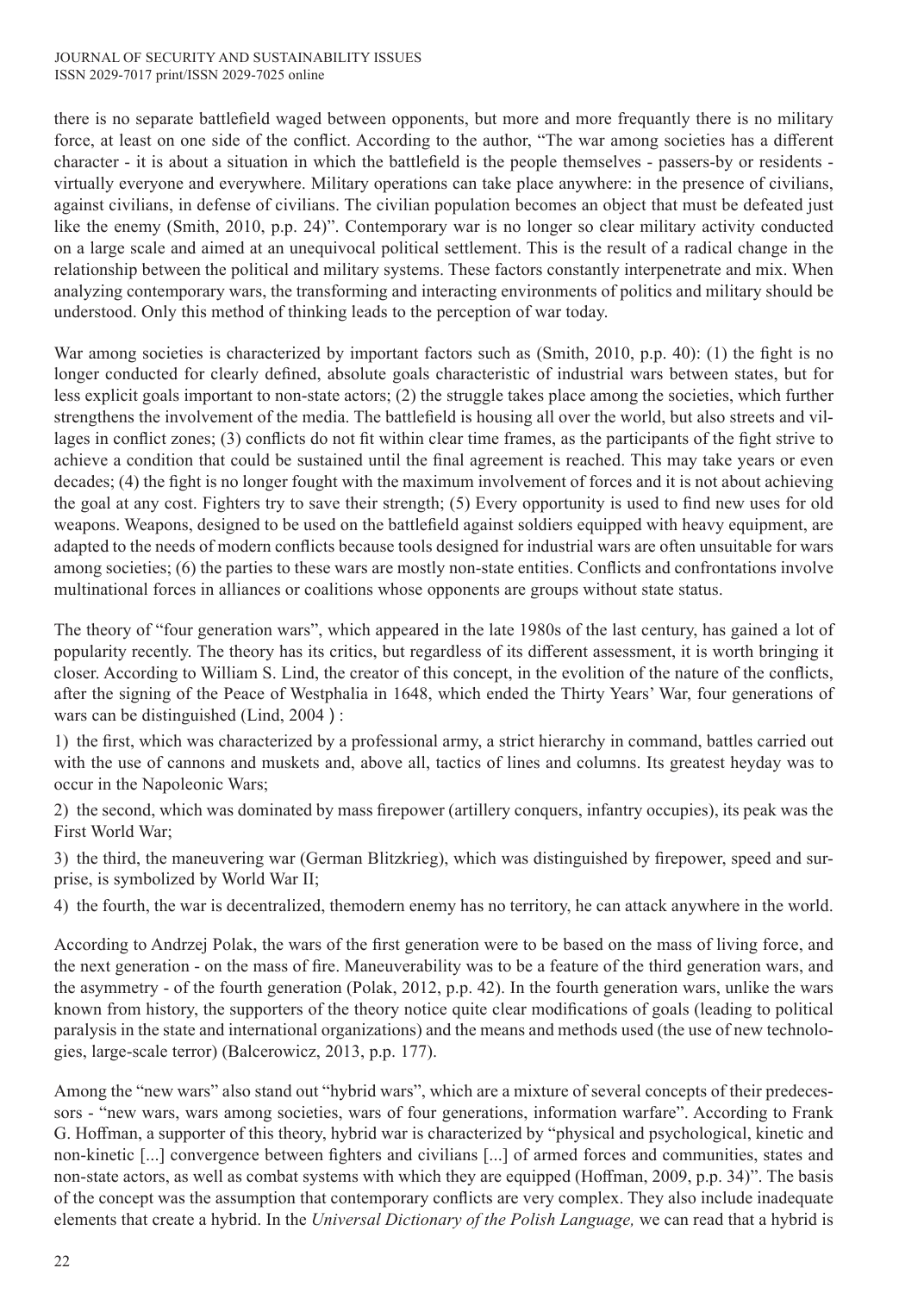"a creation [...] consisting of various mismatched elements; a hybrid of genetically different species (Dubisz, 2003, p.p. 66)". In turn, according to Artur Gruszczak, a feature of the hybrid nature of modern wars is the coexistence of two basic levels of conflict (Gruszczak, 2011, p.p. 14): (1) territorial - referring to the classically understood national state and traditional ethnic, clan or tribal communities permanently inhabiting a given territory; (2) virtual, having a cross-territorial, cross-border network structure enabling communication within a given network, global promotion of values, ideas and principles as well as maintaining and recreating its own structure. It should be remembered that the comprehensive use of all available means and methods in combat, regardless of their diversity, has *always been the* norm of the art of war.

In 2014, the annexation of Crimea by Russia led to an escalation of violence, which turned into a permanent and brutal conflict with an unprecedented characteristic described by some experts on the subject as "creeping war" (Korniejenko, 2014). A creeping war is a "strange" war in which one of the parties to the conflict (the aggressor) prefers to remain unrecognizable, although the international community knows who it represents. The crawling war has no beginning or end, not only the regular army fights in it, the attackers remain anonymous and have no signs of national affiliation. It is non-linear, seemingly devoid of a plan, point, and is characterized by the lack of legal rules. It introduces chaos and disinformation, leaves behind a lasting reluctance and awareness of harm. It is characterized by a fait accompli strategy and ambiguity. The essence of this strategy is the assumption that the more surprising and bold moves that are carried out, the sooner the international community will get used to it and will not be opposed to the actions carried out. On the other hand, ambiguity should not be understood as inconsistency or unpredictability. Because, contrary to appearances, the activities carried out are based on a precise plan and a clearly defined goal (Zapałowski, 2021). On the one hand, unmarked mercenaries are sent to soldiers and civilians who become their victims, but at the same time non-violence and conduct talks are proposed. The fights are conducted by regular military units, but also by volunteers, special forces, mercenaries and separatists. The rebels (green men) are well trained, have modern weapons, command and communication systems, which allow them to effectively fight regular military units. They operate efficiently, inciting point conflicts that are difficult to control by the regular armed forces. This strange war can go on for years, triggering a spiral of hatred, injustice and a sense of permanent tension. The authors of this form of war are the Russians and it is practically waged with the Ukrainian state.

## **Conclusions**

Most of modern wars are conflicts, the target of which will not be states and their armed forces. They have been replaced by parastatal structures. Terrorists, organized crime groups, paramilitary units, mercenary units, groups of local warlords and separatists are the parties to the conflicts more and more frequently. Thus, the essence of classical warfare is disappearing and defining it as a political act is insufficient. The 21st century is characterized by new and different natures of war and conflict. The possibility of the emergence of wars is also arranged in a new way, and their conduct will be significantly different from those known from the past. The danger of the outbreak of a global war has been taken by conflicts of various kinds, which break out and persist in various parts of the world. The wars of the 21st century will be hard to separate from the civilization and cultural challenges common to the entire nascent information society. The political reality of the information age will be complex, while the dichotomous division of political relations "peace-war" is insufficient. On the verge of war and peace, a new character of political relations has emerged *-* an intermediate state, which is characterized by the nature of confrontation and the means used are unconventional. This new state is called a kind of war, and at the same time is inconsistent with the recognized understanding of war.

The most common stimulus for future feuds will be ethnic, national and religious conflicts. To a large extent, societies and nations will become the source and target of wars. We can already see a clear predominance of internal conflicts and wars, which gradually internationalize and pose a serious threat, not only to a given country and its neighbours, but also to the entire region. There is an exacerbation of ethnic, national and religious conflicts and tensions. Future conflicts will not be clashes of equal opponents. Asymmetric conflicts will appear (Table 2). The asymmetry will result not only from the disproportion of forces, but also from the opponent's otherness. Thus, the weaker party will be pushed to use different methods, techniques and tools to minimize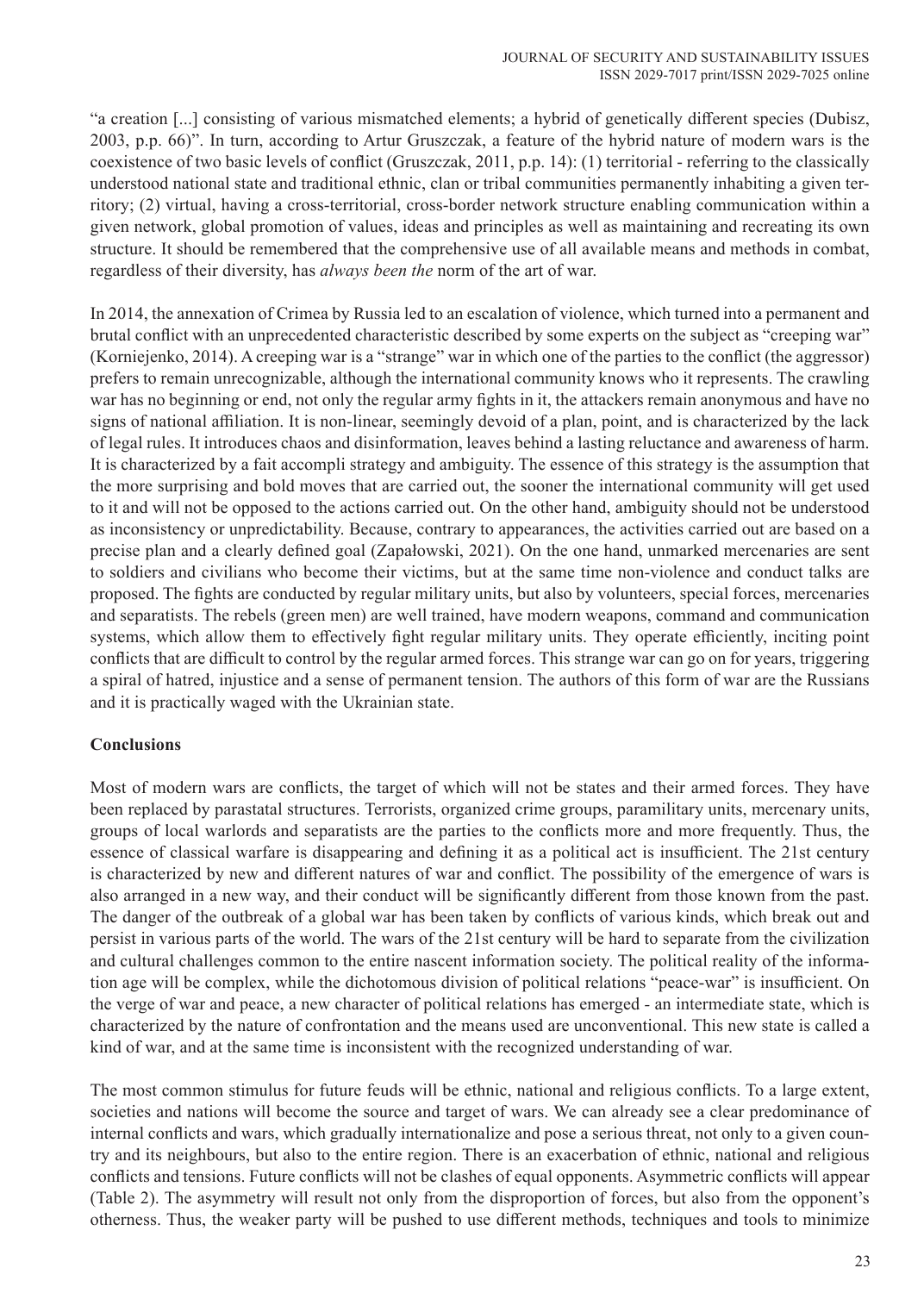the domination of the other party. On the other hand, technological changes will enable precise, remote attacks carried out by well-disguised and virtually elusive combat means. The division between war and peace, enemy and ally, will also blur.

| Criterion            | Classic wars                                                                                                                       | Asymmetric wars                                                                                                                                  |  |
|----------------------|------------------------------------------------------------------------------------------------------------------------------------|--------------------------------------------------------------------------------------------------------------------------------------------------|--|
| Participants         | Paramilitary groups, organized criminal groups, mercenaries, parts of<br>National armies, alliances, coalitions<br>national armies |                                                                                                                                                  |  |
| <b>Objectives</b>    | National or allied interests                                                                                                       | Gaining identity, ethnic, religious                                                                                                              |  |
| Way of waging<br>war | Hierarchical command, great<br>importance of battles and operations,<br>advanced military technology                               | Scattered, fragmented, directed against the civilian population, atrocities:<br>rape, hunger, use of light weapons and mines of own construction |  |
| External support     | Alliances, coalitions, powers                                                                                                      | Diaspora, transnational mafia, mercenaries, regional forces                                                                                      |  |

**Table 2**. Differences between classical and asymmetric warfare

*Source*: own study

There are many indications that the war will be waged in a decentralized manner, the enemy will have no territory, and will be able to attack anywhere in the world. A feature of wars will be the coexistence of two basic levels of conflict: territorial - referring to the classically understood national state and its territory, and virtual, having an extraterritorial cross-border network structure enabling communication within a given network. The opponent will often not be subject to international law and will not be limited by any legal or moral norms. It is, therefore, quite difficult to clearly define the shape of the future war and its form, as it will be a constantly evolving model, changing its properties along with the changes taking place in the political, economic, social, technical and cultural spheres. For *Western* countries, war should be limited, predictable, and low loss-making. On the other hand, the other side will strive for a total, long, unpredictable and bloody war.

Each new war can determine new trends and outline new features that have not existed before. Contemporary wars and armed conflicts are accompanied by changes in which:

- 1) information becomes a strategic weapon and an important instrument of war;
- 2) there is no clear, marked opponent (armed forces);

3) the activities of the smallest groups (platoon, squads and even individual soldiers) are gaining in importance;

4) the opponent often does not have a formal organizational structure or a permanent form of organization of activities;

- 5) the opponent takes advantage of every favourable circumstance and form of attacking;
- 6) wars and conflicts become long-lasting and cause personal losses, which is not accepted by society;
- 7) the war is becoming more and more networked and shapeless.

War changes and will keep changing, but its transformations are generally of an evolutionary, not revolutionary nature. These transformations are rarely radical in nature, much more often it is the modernization of its components resulting from the socio-military situation at a given moment in history.

Modern times, contrary to the attitude and opinions of the believers supporting the illusion of the world without wars, teem with different kinds of conflicts, including wars. Military actions concerning war in Ukraine-Russia conflict (2014-) made people aware that war might be real. It may concern every society to a greater or lesser extent. Although methods, means and space of leading a fight have changed, war may still belong to the present and it should be remembered.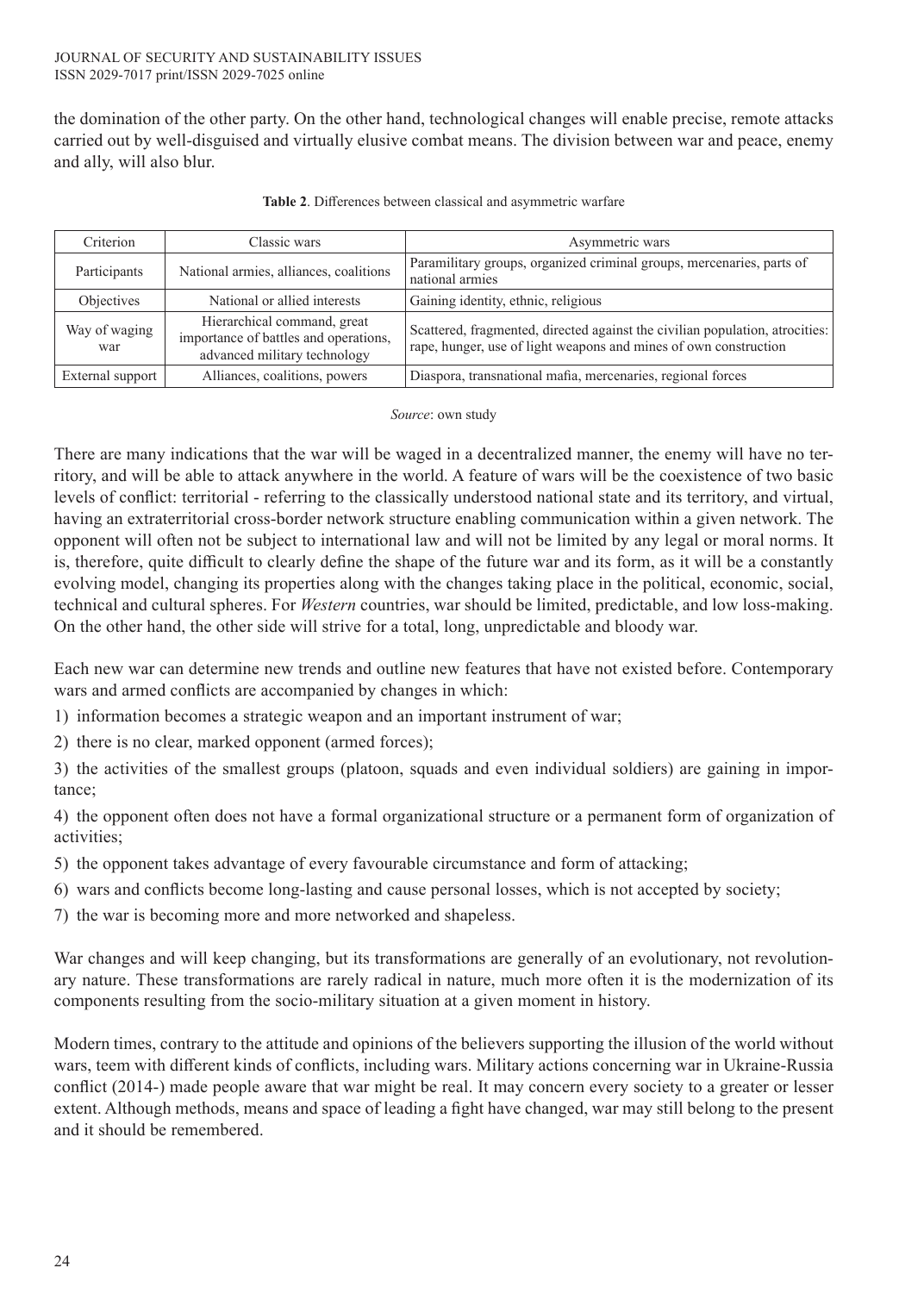## **References**

Arendt H. (1993). *Macht und Gewalt*, München.

Aron R. (1994). *Pokój i wojna między narodami (Peace and war between nations)*, Warsaw.

Balcerowicz B. (2013). *O pokoju. O wojnie. Miedzy esejem a traktatem (About peace. About the war. Between essay and treatise)*, Warsaw.

Chmielarz P. (2010), *Wojna a państwo (War and the state),* Warsaw.

Czupryński A. (2021). Peace and armed conflict studies*. Journal of Security and Sustainability*, Volume 11, https://doi.org/10.47459/ jssi.2021.11.3

Dubisz S. (2003). Uniwersalny słownik języka polskiego (Universal dictionary of the Polish language), Warsaw, vol. 2.

Einstein A. (1947). https://www.manhattanrarebooks.com/pages/books/2187/albert-einstein-philippe-halsman/albert-einstein-silver- -gelatin-print-photograph (09/10/2021)

Fryc M. (2009). *Wojna. Współczesne oblicze (War. Contemporary face)*, Toruń.

Gruszczak A. (2011). *Hybrydowość współczesnych wojen – analiza krytyczna (Hybridity of modern wars - critical analysis)*, [in:] Biblioteka BBN: *Asymetria i hybrydowość - stare armie wobec nowych konfliktów (Asymmetry and hybridization - old armies in the face of new conflicts)*, Warsaw.

Hassner P. (2002). *Koniec pewników, eseje o wojnie, pokoju i przemocy (End of certainties, essays on war, peace and violence)*, Warsaw.

Hermann H. (2006). *Przeobrażenia wojen drugiej połowy XX stulecia*, [in:] K. Olejnik (red.), *Wojna jako przedmiot badań historycznych (War as a subject of historical Research)*, Toruń.

Hoffman F.G. (2009). Hybrid Warfare and Challenges. *Joint Force Quarterly*, 52, pp. 34 https://smallwarsjournal.com/documents/ jfqhoffman.pdf (5/03/2021).

Korniejenko A. (2014). *Pełzająca wojna (The creeping war)*, Kraków.

Koziej S. (2008). *Między piekłem a rajem. Szare bezpieczeństwo na progu XXI wieku (Between hell and paradise. Gray security at the threshold of the 21st century),* Toruń.

Krztoń W. (2021). *Wojna jako problem bezpieczeństwa współczesnego świata (War as a security problem in the contemporary world)*, Rzeszów.

Lind W.S. *Understanding Fourth Generation War*, https://original.antiwar.com/lind/2004/01/15/understanding-fourthgeneration-war/ (20/07/2021).

Łoś R., Regina-Zacharski J. (2010). *Współczesne konflikty zbrojne (Contemporary armed conflicts)*, Warsaw.

Münkler H. (2004). *Wojny naszych czasów (The wars of our time)*, Kraków.

Metz S., Kievit J. (1995). *Strategy and the Revolution in Military Affairs, from Theory to Policy* , Strategic Studies Institute, US Army War College, Carlisle Barracks, Pennsylvania 17013-5050, June 1995, https://www.files.ethz.ch/isn/109773/Startegy\_Revolution\_Military\_Affairs.pdf (08/15/2021)

Napoleon B. http://www.cytaty.info/autor/napoleonbonaparte-2.htm (02/20/2021).

Polak A. (2012). *Zmienny charakter współczesnych konfliktów zbrojnych (The changing nature of contemporary armed conflicts)* [in:] M. Huzarski, A. Czupryński (ed.), Wojna i pokój przedmiotem badań polemologiczno-irenologicznych (War and peace as a subject of polemological andrenological Research), Warszw.

Sanger D.E. (2021). *Cyberbroń – broń doskonała. Wojny, akty terroryzmu i zarządzanie strachem w epoce komputerów (Cyber weapons - the perfect weapon. Wars, acts of terrorism and fear management in the age of computers)*, Gliwice.

Smith R. (2010). *Przydatność siły militarnej. Sztuka wojenna we współczesnym świecie (Usefulness of military strength. The art of war in the modern world)*, Warsaw.

Toffler A., Toffler H. (2006). *Wojna i antywojna. Jak przetrwać na progu XXI wieku? (War and anti-war. How to survive on the threshold*